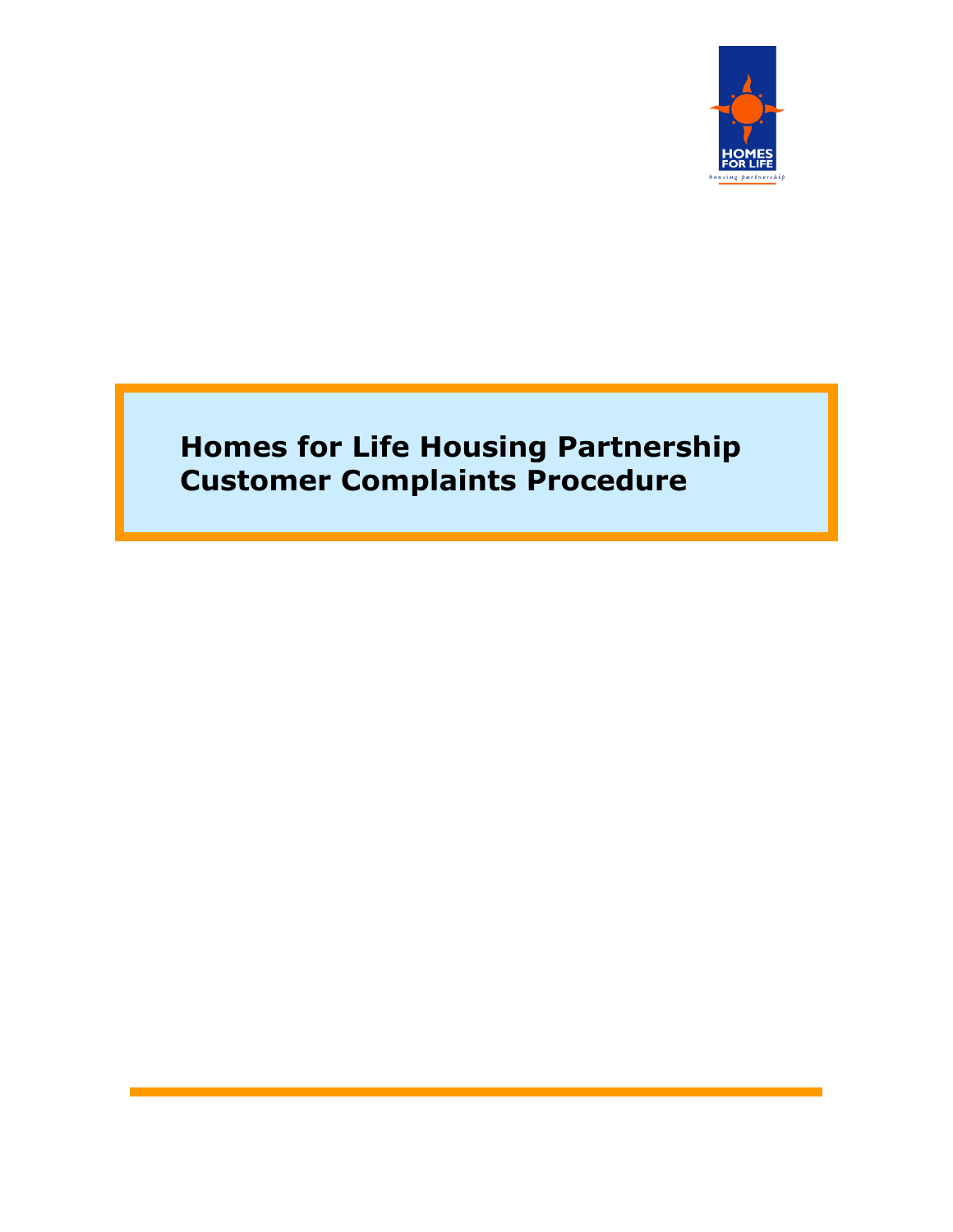# Homes for Life Complaints Procedure 2

Homes for Life is committed to providing high-quality customer services.

## **We value complaints and use information from them to help us improve our services.**

If something goes wrong or you are dissatisfied with our services, please tell us. This leaflet describes our complaints procedure and how to make a complaint. It also tells you about our service standards and what you can expect from us.

#### **What is a complaint?**

We regard a complaint as any expression of dissatisfaction about our action or lack of action, or about the standard of service provided by us or on our behalf.

#### **What can I complain about?**

You can complain about things like:

- **>** delays in responding to your enquiries and requests
- **>** failure to provide a service
- **>** our standard of service
- **>** dissatisfaction with our policy
- **>** treatment by or attitude of a member of staff
- **>** our failure to follow proper procedure.

Your complaint may involve more than one of our services or be about someone working on our behalf.

#### **What can't I complain about?**

There are some things we can't deal with through our complaints procedure. These include:

- **>** a routine first-time request for a service, for example reporting a problem that needs to be repaired or initial action on anti social behaviour
- **>** requests for compensation
- **>** our policies and procedures that have a separate right of appeal, for example, if you are dissatisfied with the level of priority you have been given when applying for a house, you may have the right to appeal against the decision
- **>** issues that are in court or have already been heard by a court or a tribunal
- **>** an attempt to reopen a previously concluded complaint or to have a complaint reconsidered where we have already given our **final** decision following a stage 2 investigation. If you are still not satisfied, you can ask the Scottish Public Services Ombudsman for an independent review of the complaint.

If other procedures or rights of appeal can help you resolve your concerns we will give information and advice to help you.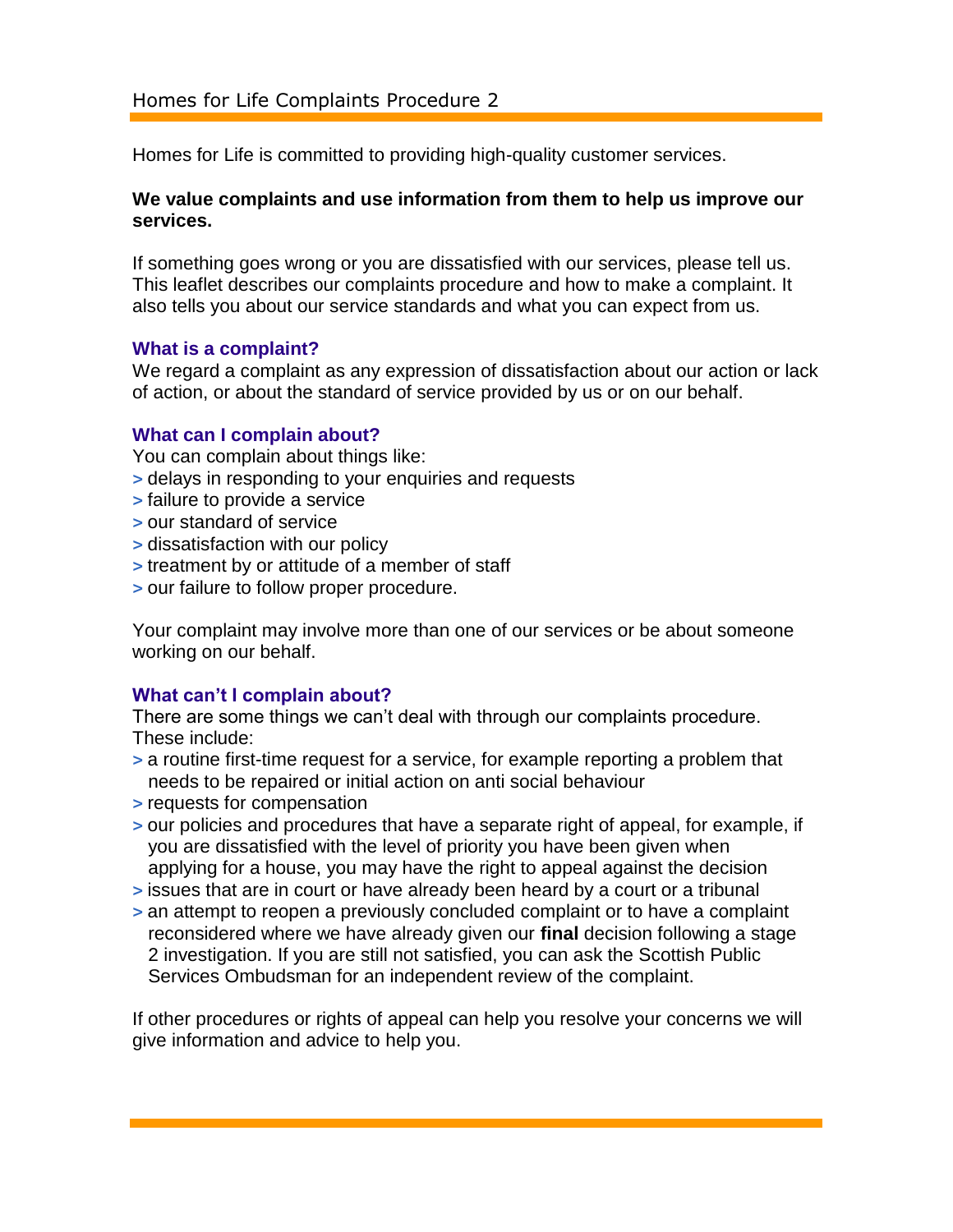#### **Who can complain?**

Anyone can make a complaint to us, including the representative of someone who is dissatisfied with our service. Please also read the section 'Getting help to make your complaint'.

#### **How do I complain?**

You can complain in person at our office], by phone, in writing, email. It is easier for us to resolve complaints if you make them quickly and directly to the service concerned. So please talk to a member of our staff at the service you are complaining about. Then they can try to resolve any problems on the spot.

When complaining, tell us:

- **>** your full name and address
- **>** as much as you can about the complaint
- **>** what has gone wrong
- **>** how you want us to resolve the matter.

#### **How long do I have to make a complaint?**

Normally, you must make your complaint within six months of:

- **>** the event you want to complain about, or
- **>** finding out that you have a reason to complain, but no longer than 12 months after the event itself.

In exceptional circumstances, we may be able to accept a complaint after the time limit. If you feel that the time limit should not apply to your complaint, please tell us why.

#### **Contact details**

**Homes for Life 57 Market Street Haddington East Lothian EH41 3JG**

**Tel: 01620 829300 Email: [info@homesforlife.co.uk](mailto:info@homesforlife.co.uk) Fax: 01620 829993**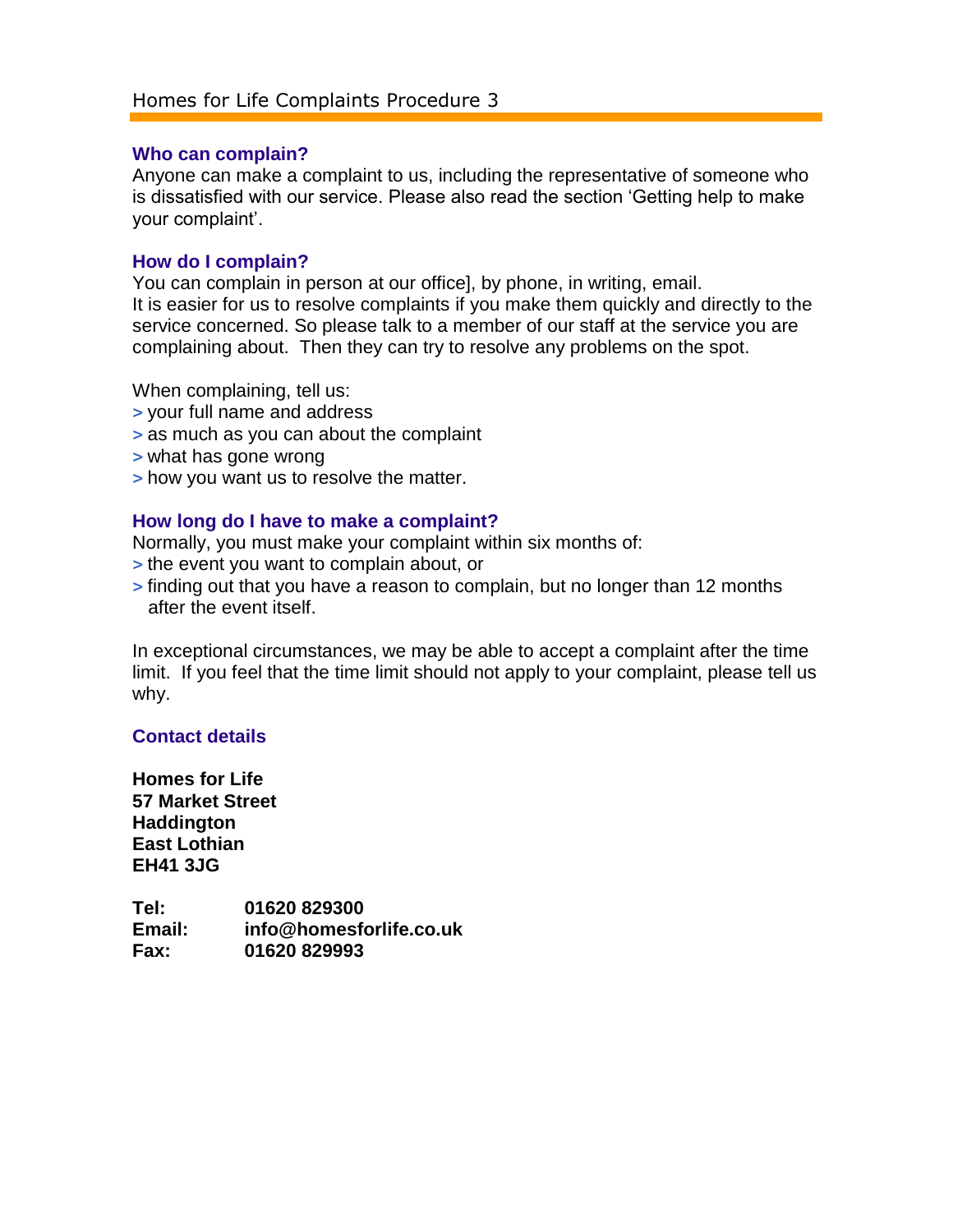## Homes for Life Complaints Procedure 4

## **What happens when I have complained?**

We will always tell you who is dealing with your complaint. Our complaints procedure has two stages:

## Stage one: **frontline resolution**

We aim to resolve complaints quickly and close to where we provided the service. This could mean an on-the-spot apology and explanation if something has clearly gone wrong, and immediate action to resolve the problem.

We will give you our decision at stage 1 in five working days or less, unless there are exceptional circumstances.

If we can't resolve your complaint at this stage, we will explain why. If you are still dissatisfied you can ask for your complaint to be investigated further through stage 2. You may choose to do this immediately or some time after you get our initial response. We can help you with making this request.

#### Stage two: **investigation**

Stage 2 deals with two types of complaint: those that have not been resolved at stage 1 and those that are complex and require detailed investigation.

When using stage 2 we will:

- **>** acknowledge receipt of your complaint within three working days
- **>** discuss your complaint with you to understand why you remain dissatisfied and what outcome you are looking for
- **>** give you a full response to the complaint as soon as possible and within 20 working days.

If our investigation will take longer than 20 working days, we will tell you. We will agree revised time limits with you and keep you updated on progress.

#### **What if I'm still dissatisfied?**

After we have fully investigated, if you are still dissatisfied with our decision or the way we dealt with your complaint, you can ask the Scottish Public Services Ombudsman (SPSO) to look at it.

The SPSO **cannot** normally look at:

- **>** a complaint that has not completed our complaints procedure (**so please make sure it has done so before contacting the SPSO**)
- **>** events that happened, or that you became aware of, more than a year ago
- **>** a matter that has been or is being considered in court.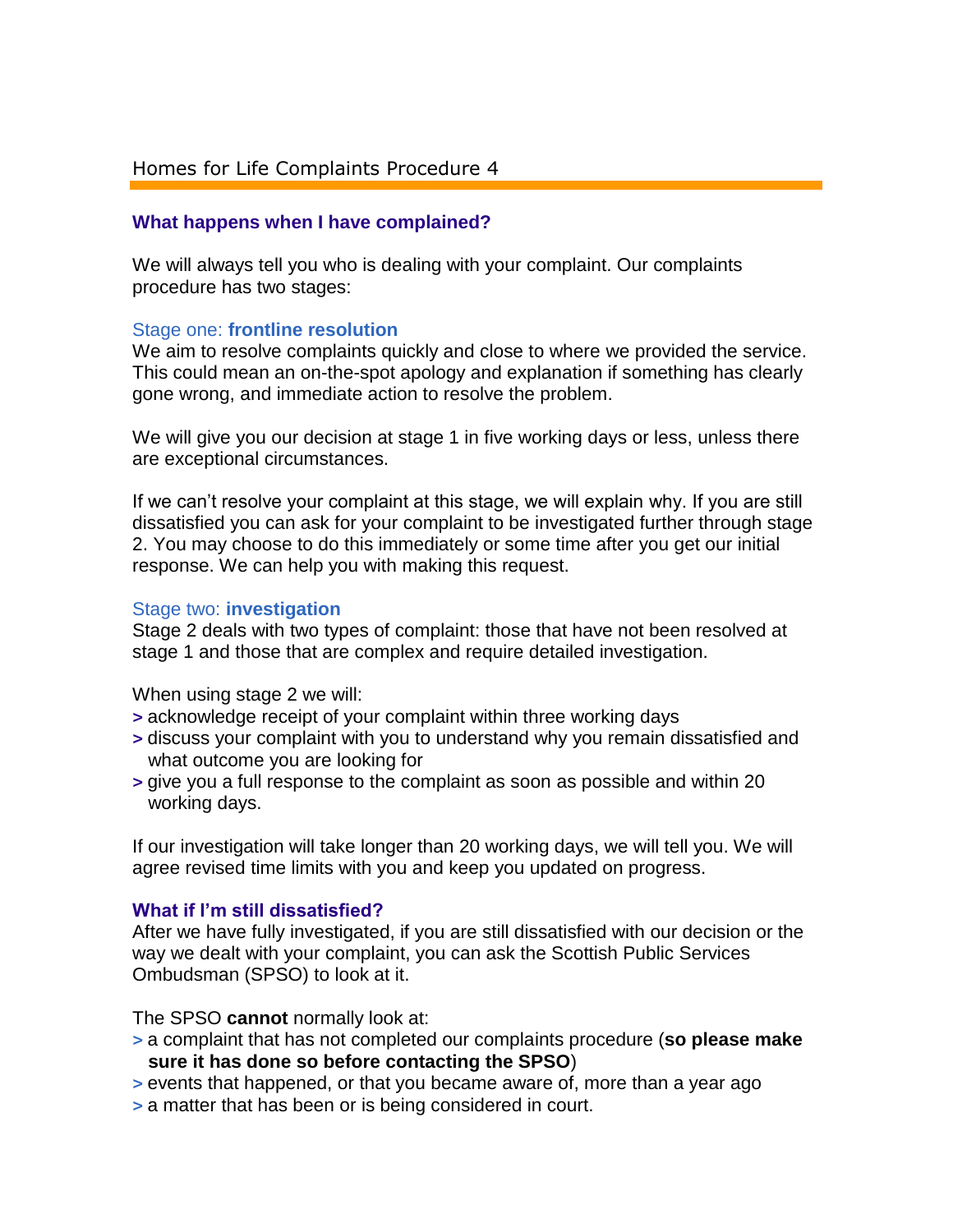You can contact the SPSO:

**in person SPSO by post SPSO Edinburgh Edinburgh EH3 7NS EH3 0BR**

**4 Melville Street Freepost EH641**

Freephone **0800 377 7330**

Online contact **www.spso.org.uk/contact-us**

Website **www.spso.org.uk**

Mobile site: **http://m.spso.org.uk**

Text phone: **0790 049 4372**

## **Complaints about factoring**

The SPSO does not normally look at complaints about our factoring service. From 1<sup>st</sup> December 2016 the Homeowners Housing Panel together with the Private Rented Housing Panel, became part of the First-tier Tribunal for Scotland Housing Property Chamber. They will try to resolve complaints and disputes between home owners and property factors. If your complaint is about a factoring service, and you are still dissatisfied after our investigation stage you contact them here:

First-tier Tribunal for Scotland (Housing and Property Chamber)

Scottish Courts and Tribunal Service

4th Floor

1 Atlantic Quay

45 Robertson Street

GLASGOW

G2 8JB

The new telephone, e-mail and website details are as follows:

(T) **0141 302 5900**

(E) **[HPCadmin@scotcourtstribunals.gov.uk](mailto:HPCadmin@scotcourtstribunals.gov.uk)**

(W) **[www.housingandpropertychamber.scot](http://www.housingandpropertychamber.scot/)**

## **Reporting a Significant Performance Failure to the Scottish Housing Regulator**

The Scottish Housing Regulator (SHR) can consider issues raised with them about 'significant performance failures'. A significant performance failure is defined by the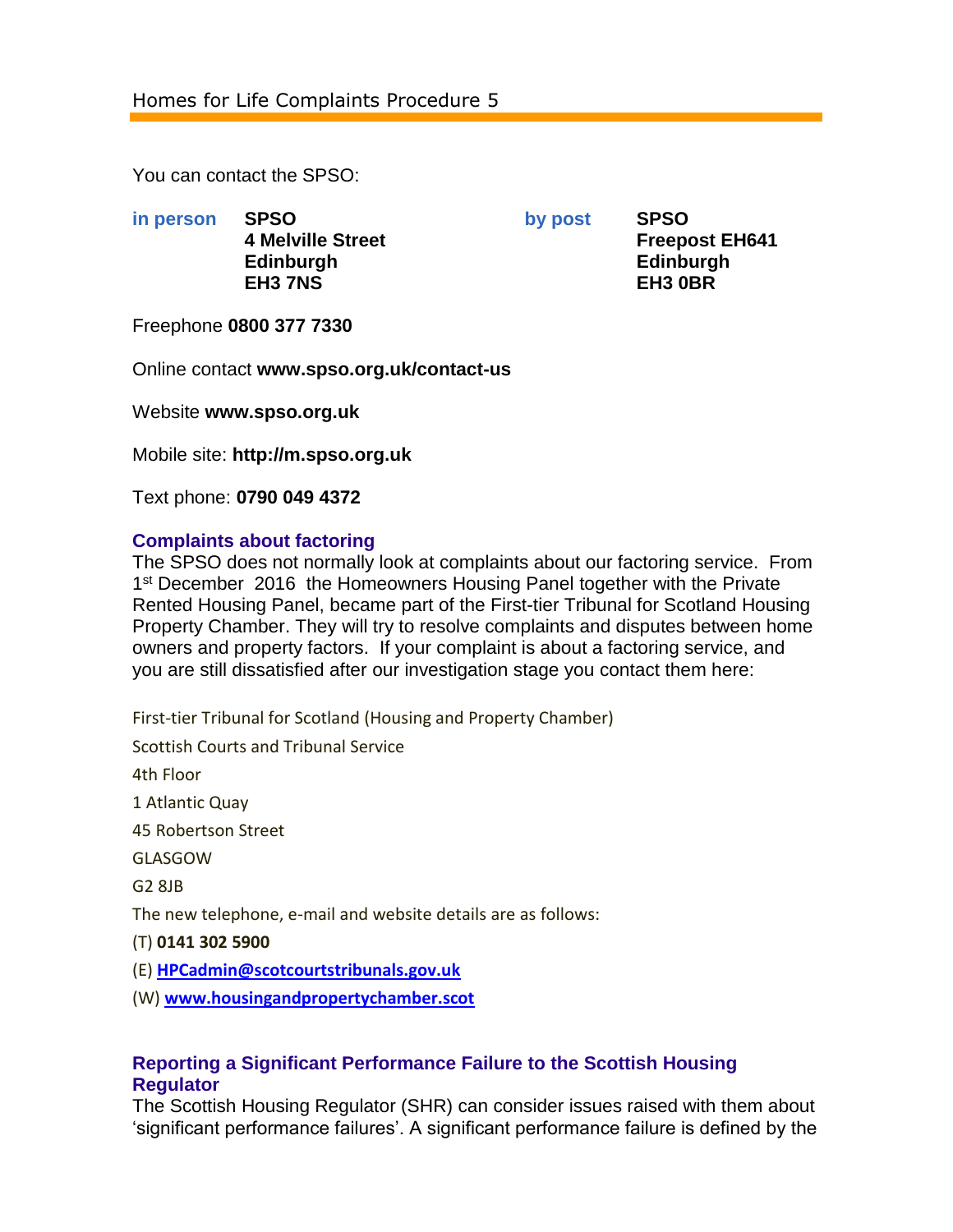SHR as something that a landlord does or fails to do that puts the interests of its tenants at risk, and which the landlord has not resolved. This is something that is a systemic problem that does, or could, affect all of a landlord's tenants. If you are affected by a problem like this, you should first report it to us. If you have told us about it but we have not resolved it, you can report it directly to the SHR.

**A complaint between an individual tenant and a landlord is not a significant performance failure**. Significant performance failures are not, therefore, dealt with through this complaints handling procedure. You can ask us for more information about significant performance failures. The SHR also has more information on their website:

**<http://www.scottishhousingregulator.gov.uk/>**

Or you can phone them on: **0141 271 3810**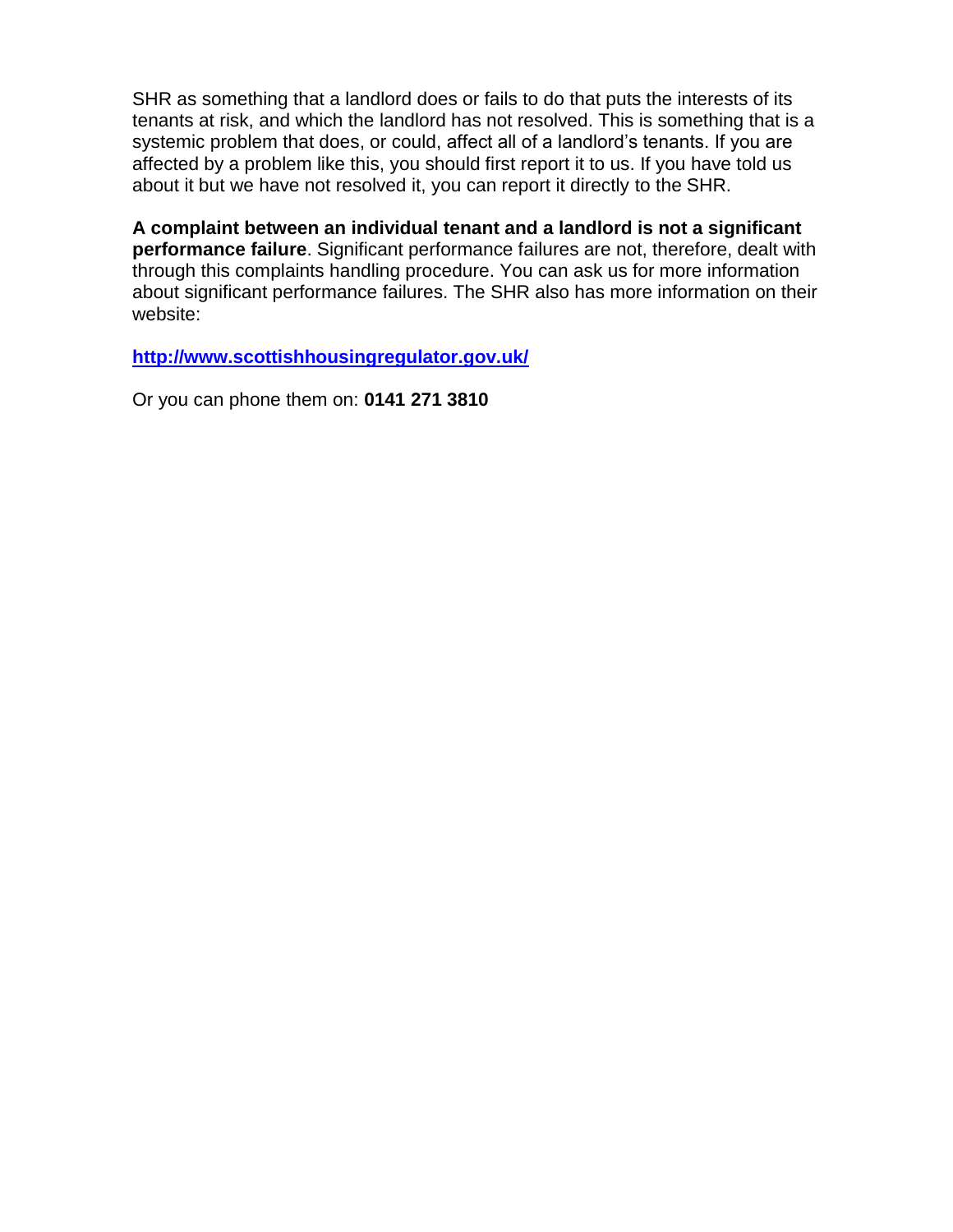#### **Getting help to make your complaint**

We understand that you may be unable, or reluctant, to make a complaint yourself. We accept complaints from the representative of a person who is dissatisfied with our service. We can take complaints from a friend, relative or an advocate, if you have given them your consent to complain for you.

You can find out about advocates in your area by contacting the Scottish Independent Advocacy Alliance or Citizens Advice Bureau.

#### **Scottish Independent Advocacy Alliance**

Tel: **0131 260 5380** Fax: **0131 260 5381** Website: **www.siaa.org.uk**

#### **Citizens Advice Scotland**

Website: **www.cas.org.uk** Or check your phone book for your local bureau.

We are committed to making our service easy to use for all members of the community. In line with our statutory equalities duties, we will always ensure that reasonable adjustments are made to help customers access and use our services. If you have trouble putting your complaint in writing please tell us. We can also give you this leaflet in other languages and formats (such as large print, audio and Braille).

#### **Our contact details**

Please contact us by the following means:

| By calling us on:              | 01620 829300                                                        |
|--------------------------------|---------------------------------------------------------------------|
| By calling into our office at: | Homes for Life<br>57 Market Street<br>Haddington<br><b>EH41 3JG</b> |
|                                |                                                                     |

Or by emailing us on: [info@homesforlife.co.uk](mailto:info@homesforlife.co.uk)